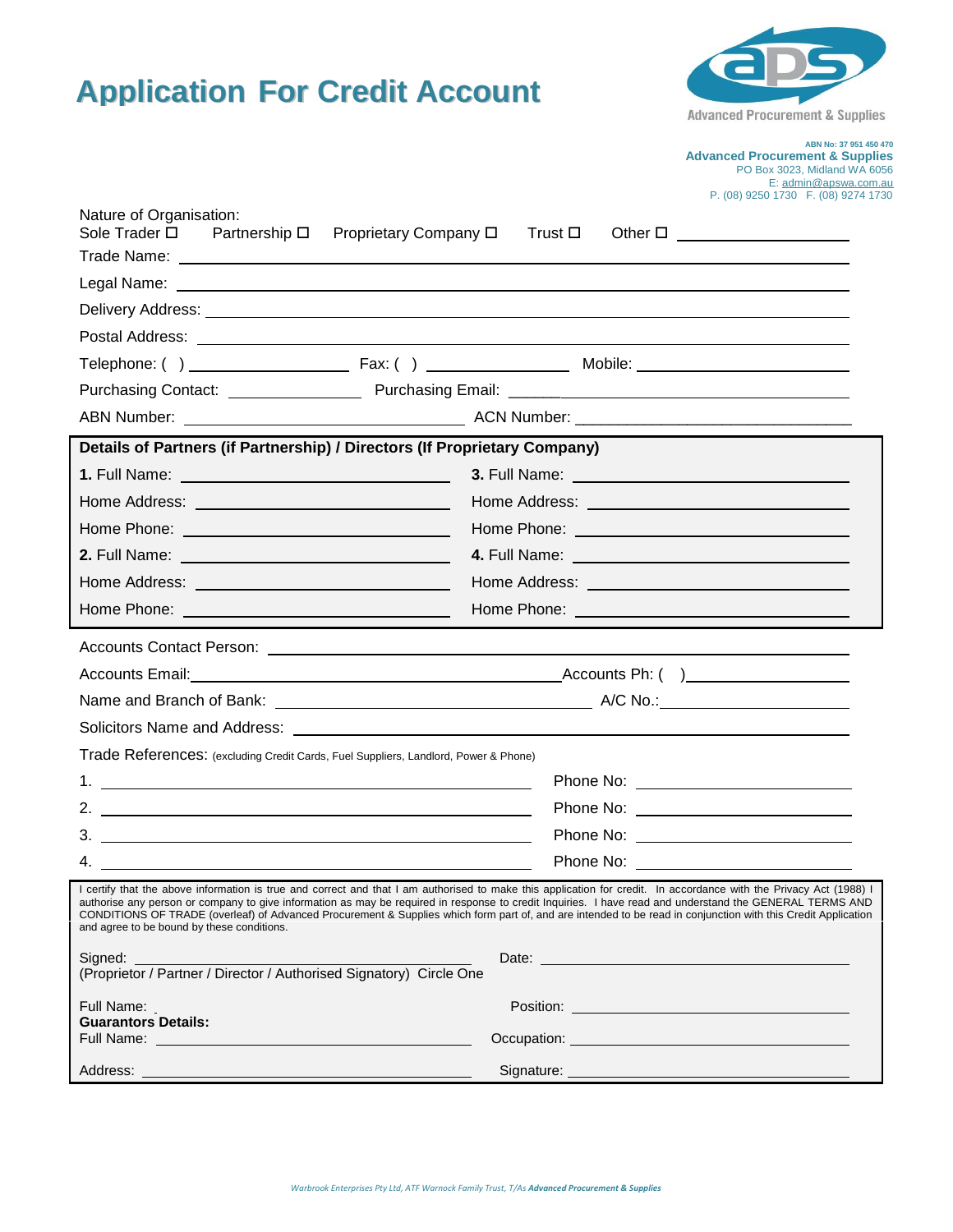# **Personal/Directors Guarantee And Indemnity**



IN CONSIDERATION of Advanced Procurement & Supplies ABN: 37 951 450 470 ("the Seller") at the request of the Guarantor (as is now acknowledges) supplying and continuing to supply goods and/or services to\_\_\_\_\_\_\_\_\_\_\_\_\_\_\_\_\_\_\_\_\_\_\_\_\_\_\_\_\_\_\_\_\_\_\_\_\_\_\_\_\_\_\_\_\_ ("the Buyer")

## **I/WE UNCONDITIONALLY AND IRREVOCABLY:**

- 1. **GUARANTEE** the due and punctual payment to the Seller of all moneys which are now owing the the Seller by the Buyer and all further sums of money from time to time owing the Seller by the Buyer in respect of goods and services supplied or to be supplied by the Seller to the Buyer or any other liability of the Buyer to the Seller, and the due observance and performance by the Buyer of all its obligations contained or implied in any contract with the Seller. If for any reason the Buyer does not pay any amount owing to the Seller the Guarantor will immediately on demand pay the relevant amount to the Seller.
- 2. **HOLD HARMLESS AND INDEMNIFY** the Seller on demand as a separate obligation against any liability (including but not limited to damages, costs, losses and legal fees (as defined hereunder in paragraph b hereof)) incurred by or assessed against the Seller in connection with:
	- **a)** the supply of goods and/or services to the Buyer; or
	- **b)** the recovery of moneys owing to the Seller by the Buyer including the enforcement of this guarantee, and including but not limited to the Seller's nominees costs of collection and legal costs calculated on a solicitor and own client basis; or
	- **c)** moneys paid by the Seller with the Buyer's consent in settlement of a dispute that arises or results from a dispute between, the Seller, the Buyer, and a thirty party or any combination thereof, over the supply of goods and/or services by the Seller to the Buyer.

## **I/WE FURTHER ACKNOWLEDGE AND AGREE THAT:**

- 3. This Guarantee and Indemnity shall constitute an unconditional and continuing guarantee and indemnity and accordingly shall be irrevocable and remain in full force and effect until the whole of moneys owing to the Seller by the Buyer and all obligations herein have been fully paid satisfied and performed.
- 4. No granting of credit, extension of further credit, or granting of time and no waiver, indulgence or neglect to sue on the Seller's part (whether in respect of the Buyer or any one or more of other guarantor(s) or otherwise) and no failure by any named guarantor to properly execute this Guarantee and Indemnity shall impair or limit the liability under this Guarantee and Indemnity of any guarantor. Without affecting the Buyer's obligations to the Seller, each guarantor shall be a principal debtor and liable to the Seller accordingly.
- 5. If any payment received or recovered by the Seller is avoided by law such payment shall be deemed not to have discharged the liability of the Guarantor, and the Guarantor and the seller shall each be restored to the position in which they would have been had no such payment been made.
- 6. This Guarantee and Indemnity shall bind each of the signatories notwithstanding that one or more of the persons named as a "Guarantor" may never execute this Guarantee and Indemnity.
- 7. The term "Guarantor" whenever used in this Guarantee and Indemnity shall, if there is more than one person named as guarantor, mean and refer to each of them individually and both of them together unless the context otherwise requires, and the obligations and agreements on the part of the guarantor contained in this Guarantee and Indemnity shall bind them jointly and severally.
- 8. **I/We have been advised to obtain independent legal advice before executing this Guarantee but have either waived or declined to take independent legal advice. I/We understand that I/we am/are liable for all amounts owing (both now and in the future) by the Buyer to the Seller.**
- 9. The above information is to be used by the Seller for all purposes in connection with the Seller considering this guarantee and the subsequent enforcement of the same.
- 10. I/we irrevocably authorise the Seller to obtain from any person or company any information which the Seller may require for credit reference purposes. I/We further irrevocably authorise the Seller to provide to any third party, in response to credit references and enquiries about me/us or by way of information exchange with credit reference agencies, details of this Guarantee and Indemnity and any subsequent dealings that I/we may have with the Seller as a result of this guarantee being actioned by the Seller.

| <b>GUARANTOR</b>                                                                                                   |                                                                                                                                                                                                                                      |                          |  |
|--------------------------------------------------------------------------------------------------------------------|--------------------------------------------------------------------------------------------------------------------------------------------------------------------------------------------------------------------------------------|--------------------------|--|
|                                                                                                                    |                                                                                                                                                                                                                                      |                          |  |
|                                                                                                                    |                                                                                                                                                                                                                                      |                          |  |
|                                                                                                                    |                                                                                                                                                                                                                                      |                          |  |
|                                                                                                                    |                                                                                                                                                                                                                                      |                          |  |
|                                                                                                                    |                                                                                                                                                                                                                                      |                          |  |
|                                                                                                                    |                                                                                                                                                                                                                                      |                          |  |
|                                                                                                                    |                                                                                                                                                                                                                                      | $20$ <sub>________</sub> |  |
| <b>GUARANTOR</b>                                                                                                   |                                                                                                                                                                                                                                      |                          |  |
|                                                                                                                    |                                                                                                                                                                                                                                      |                          |  |
|                                                                                                                    |                                                                                                                                                                                                                                      |                          |  |
|                                                                                                                    |                                                                                                                                                                                                                                      |                          |  |
|                                                                                                                    |                                                                                                                                                                                                                                      |                          |  |
|                                                                                                                    |                                                                                                                                                                                                                                      |                          |  |
|                                                                                                                    | Present Address: <u>December 2008 and Communications and Communications and Communications and Communications and Communications and Communications and Communications and Communications and Communications and Communications </u> |                          |  |
|                                                                                                                    |                                                                                                                                                                                                                                      | 20                       |  |
| Note:<br>1. If the Buyer is a sole trader or partnership the guarantor(s) should be some other suitable person(s). | 2. If the Buyer is a club or incorporated society the quarantor(s) should be the president and secretary or other committee member.<br><b>WARNING - THIS IS AN IMPORTANT DOCUMENT</b>                                                |                          |  |

**Advanced Procurement & Supplies – Terms & Conditions of Trade**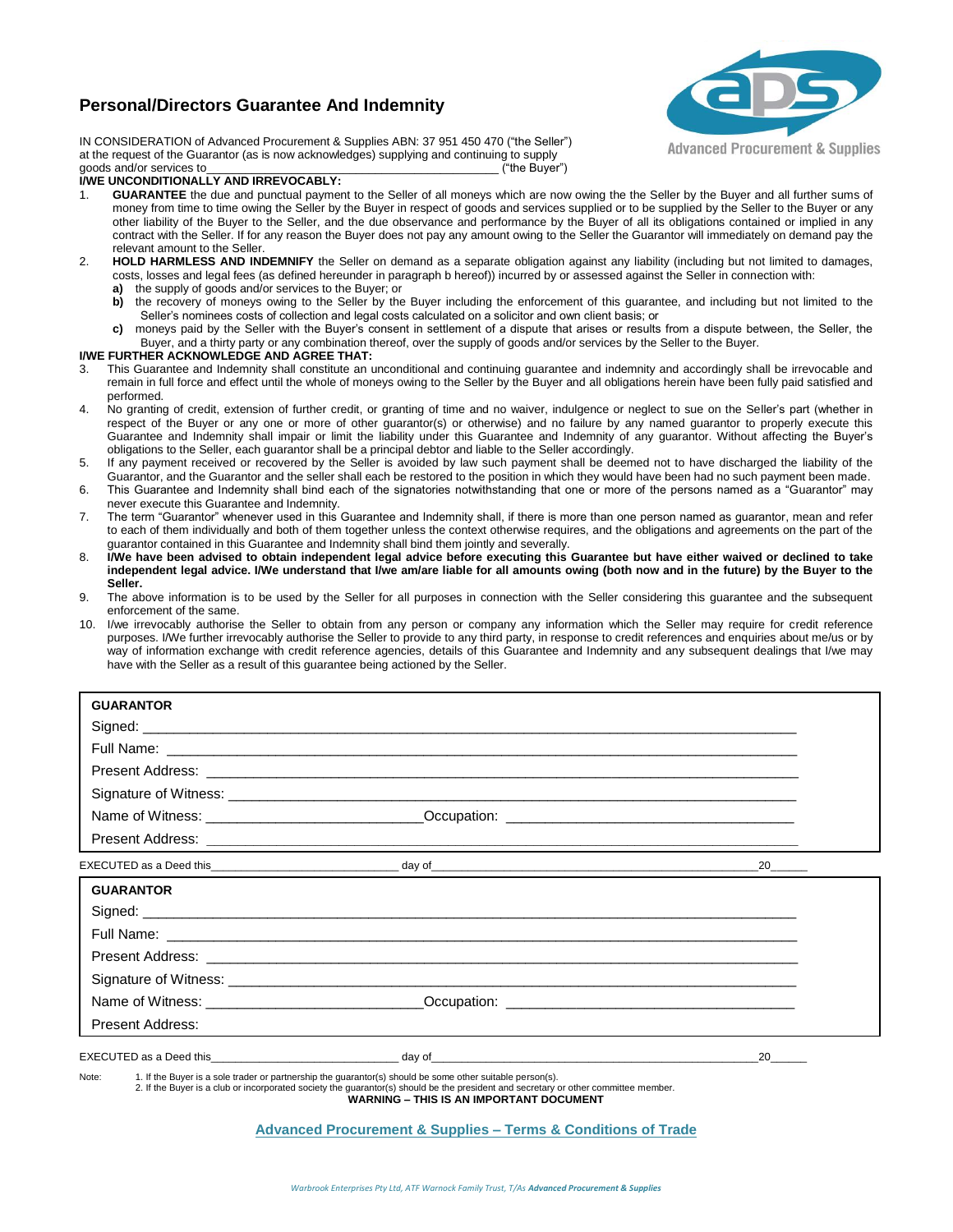- **1. Definitions**
- 1.1 "Seller" shall mean **Advanced Procurement & Supplies**, ABN: 37 951 450 470<br>1.2 "Buver" shall mean the Buver or any person acting on behalf of and with the auth
- 1.2 "Buyer" shall mean the Buyer or any person acting on behalf of and with the authority of the Buyer.<br>1.3 "Guarantee" means that person (or persons), or entity who agrees herein to be liable for the debts of the Buyer on
- debtor basis. 1.4 "Goods" shall mean Goods supplied by the Seller to the Buyer (and where the context so permits shall include any supply of
- Services as hereinafter defined).
- 1.5 "Services shall mean all services supplied by the Seller to the Buyer and includes any advice or recommendations (and where
- the context so permits shall include any supply of Goods as defined supra). 1.6 "Price" shall mean the cost of the Goods as agreed between the Seller and the Buyer subject to clause 4 of this contract.
- **2. Acceptance**
- Any instructions received by the Seller from the Buyer for the supply of Goods and/or the Buyers acceptance of Goods supplied by the Seller shall constitute acceptance of the terms and conditions contained herein.
- 
- 2.2 Where more than one Buyer has entered into this agreement, the Buyers shall be jointly and severally liable for all payments of the Price.<br>2.3 Upon acceptance of these terms and conditions by the Buyer the terms and co of the manager of the Seller.<br>2.4 None of the Seller's agents or representatives are authorised to make any representations, statements, conditions or agreements not expressed by the manager of the Seller in writing nor is
- 
- bound by any such unauthorised statements.<br>2.5 The Buyer undertakes to give the Seller not less than fourteen (14) days prior written notice of any proposed change in the Buyer's name and/or any other change in the Buyer'
- **3. Goods**
- The Goods are as described on the invoices, quotation, work authorisation or any other work commencement forms as provided by the Seller to the Buyer.
- **4 Price and Payment**
- 4.1 At the Seller's sole discretion the Price shall be either; a) as indicated on invoices provided by the Seller to the Buyer in respect of Goods supplied: or
- 
- b) the Seller's quoted Price (subject to clause 4.2) which shall be binding upon the Seller provided that the Buyer shall accept in writing the Seller's quotation within thirty (30) days.<br>4.2 Any variation from the plan of made in full at their time of completion. 4.3 At the Seller's sole discretion a deposit a deposit may be required. The deposit amount or percentage of the Price will be stipulated at the time of the order of the Goods and shall become immediately due
- and payable.
- 4.4 Time for payment for the Goods shall be of the essence and will be stated on the invoice, quotation or any other order forms. If no time is stated then payment shall be on delivery of the Goods.<br>4.5 The Seller may with
- 4.6 At the Seller's sole discretion, payment for approved Buyers shall be made by instalments in accordance with the Seller's delivery/payment schedule.<br>4.7 At the Seller's sole discretion, payment for approved Buyer's sha
- 4.7 At the Seller's sole discretion, payment for approved Buyer's shall be due on thirty (30) days following the end of the month in which a statement is posted to the Buyer's address or address for notices.<br>4.8 At the Sel
- 
- 4.9 Payment will be made by cash on delivery, or by cheque, or by bank cheque, or by credit card, or by direct credit, or by any other method as agreed to between the Buyer and the Seller.<br>4.10 The Price shall be increased Seller.

#### **5. Delivery Of Goods/Services**

- 5.1 Delivery of the Goods shall be made to the Buyer's address. The Buyer shall make all arrangements necessary to take delivery of the Goods whenever they are tendered for delivery, or delivery of the Goods shall be made to the Buyer at the Seller's address.
- 5.2 Delivery of the Goods to a carrier, either named by the Buyer or failing such naming to a carrier at the discretion of the Seller for the purpose of transmission to the Buyer, is deemed to be a delivery of the Goods to the Buyer.
- 5.3 The costs of carriage and any insurance which the Buyer reasonably directs the Seller to incur shall be reimbursed by the Buyer (without any set-off or other withholding whatsoever) and shall be due on<br>the date for pay
- 5.4 The Seller may deliver the Goods by separate instalments (in accordance with the agreed delivery schedule). Each separate instalment shall be invoiced and paid for in accordance with the provisions in the contract of sale.
- 
- 5.5 Delivery of the Goods to a third party nominated by the Buyer is deemed to be delivery to the Buyer for the purposes of this agreement.<br>5.6 The failure of the Seller to delivery shall not entitle either party to treat
- 
- 
- 6. Risk<br>6.2 If the Golds are damaged or destroyed prior to property in them passing to the Buyer, the Seller is entitled, without prejudice to any of its other rights or remedies under these Terms and Conditions<br>6.2 If any with the Seller to make further enquiries.

# **7. Buyer's Disclaimer**<br>**7.1** The Buyer bereby dis

7.1 The Buyer hereby disclaims any right to rescind, or cancel the contract or to sue for damages or to claim restitution arising out of any misrepresentation made to him by any servant or agent of the Seller All and Buys

# **8. Defect / Returns**

- 8.1 The Buyer shall inspect the Goods on delivery and shall within seven (7) days of delivery notify the Seller of any alleged defect, shortage in quantity, damage or failure to comply with the description or qualte. The B
- 8.2 For Goods, which the Seller has agreed in writing that the Buyer is entitled to reject, the Seller's liability is limited to rather (at the Seller's discretion) replacing the Goods or repairing the Goods provided that:
	-
	-
	- a) the Buyer has complied with the provisions of clause 8.1;<br>b) the Goods are returned at the Buyer's cost within seven (7) days of the delivery date;<br>c) The Seller will not be liable for Goods which have not been stored o
	- d) the Goods are returned in the condition in which they were delivered and with all packaging material, brochures and instruction material in as new condition as is reasonable possible in the circumstances.

### 8.3 The Seller may (in its discretion) accept the Goods for credit but this may incur a handling fee of 20% of the value of the returned Goods plus any freight.

- 
- **9. Warranty** 9.1 To the extent permitted by law, the Seller excludes all warranties, statements, representations, conditions, promises, undertakings, covenants and other provisions expressed or implied (and whether<br>implied by lam inclu
- circumstance, including negligent acts or omissions by the Seller, will the Seller be liable to the buyer for any special, consequential, direct or indirect loss, damage, harm or injury suffered by the Buyer or<br>any other p by the Seller becomes apparent and is reported the Seller within twelve (12) months of the date of delivery (time being of the essence) then the Seller will either (at the Seller's sole discretion) repair the<br>defect or rep
- -
	-
	-
	-
- 9.3 The conditions applicable to the warranty given by Clause 9.1 are:<br>
a) The warranty shall not cover any defect or damage which may be caused or partly caused by or arise through;<br>
i) Failure on the part of the Buyer to
	-
	- vi) Fair wear and tear, any accident or act of God.
	- b) The warranty shall cease and the Seller shall thereafter in no circumstances be liable under the terms of the warranty if the workmanship is repaired, altered or overhauled without the Seller's consent.
	- c) In respect of all claims the Seller shall not be liable to compensate the Buyer for any delay in either replacing or repairing the workmanship/Goods or in properly assessing the Buyer's claim.<br>d) The warranty shall ceas
- 9.4 For Goods not manufactured by the Seller, the warranty shall be the current warranty provided by the manufacturer of the Goods. The Seller shall be under no liability whatsoever, except for the express<br>conditions as de

- 10.1 Nothing in this agreement is intended to have the effect of contracting out of any applicable provisions of the Commonwealth Trade Practices Act 1974 or the Fair Trading Acts in each of the States and<br>Territories of A
- 
- 11. Intellectual Property<br>11.1 Where the Seller has designed or drawn Goods for the Buyer, then the copyright in those designs and drawings shall remain vested in the Seller, and shall only be used by the Buyer at the Sell discretion.

# **12. Default & Consequences Of Default**

- 12.1 Interest on overdue invoices shall accrue from the date when payment becomes due daily until the date of payment at a rate of 2.5% compounding per calendar month and shall accrue at such a rate after as well as before any judgement. 12.2 If the Buyer defaults in payment of any invoice when due:
- a) the Buyer shall indemnify the Seller from and against all the Seller's costs and disbursements including on a solicitor and own client basis and in addition all of the Seller's nominees costs of collection.<br>b) the Buyer